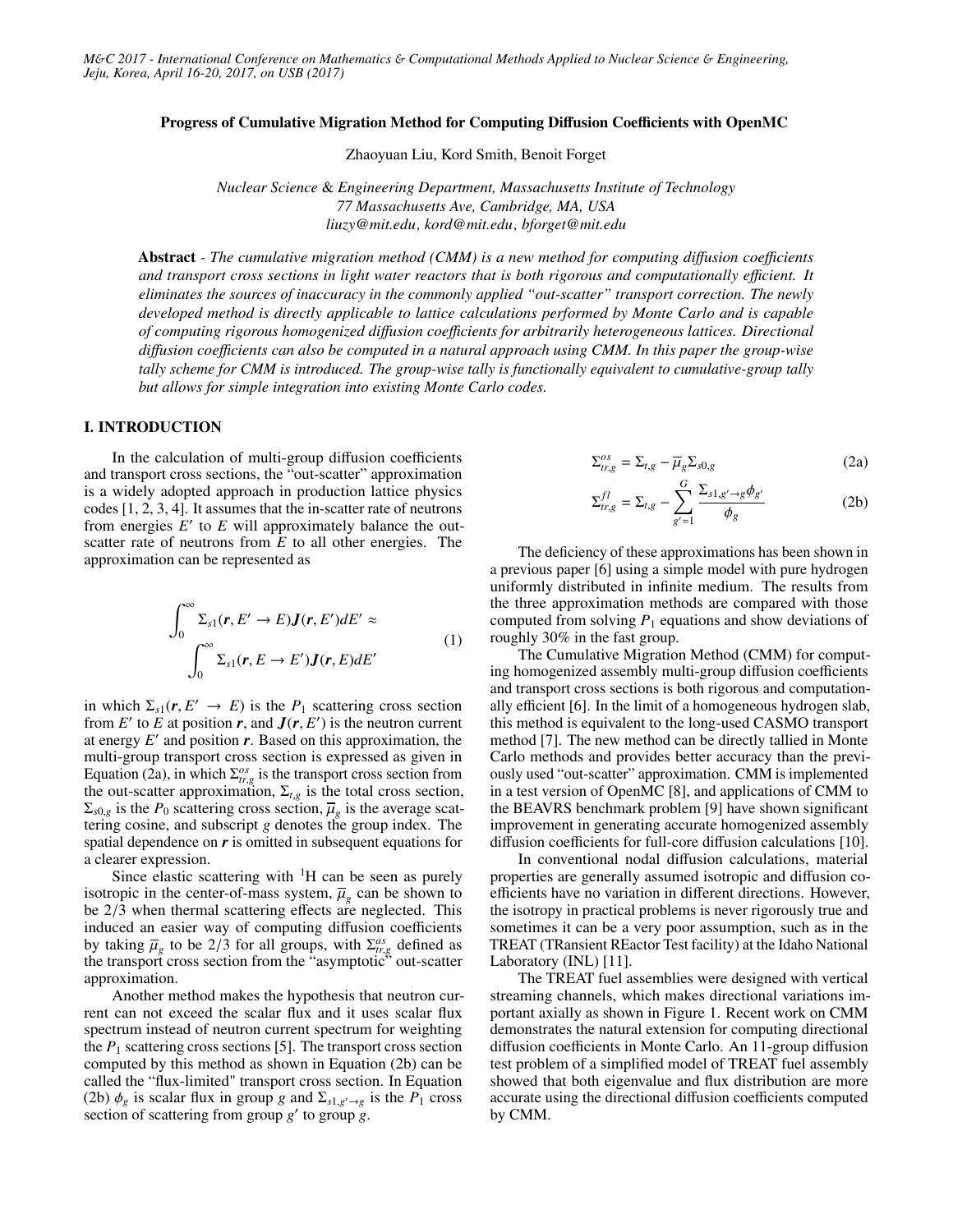*M*&*C 2017 - International Conference on Mathematics* & *Computational Methods Applied to Nuclear Science* & *Engineering, Jeju, Korea, April 16-20, 2017, on USB (2017)*



Fig. 1. The 2D geometrical layout and material composition of active fuel zone of TREAT fuel assembly.

Additionally, a new equivalent group-wise tally method has now been developed, which provides greater efficiency and is simpler to implement in conventional Monte Carlo tallies. The new tally method provides a promising bridge for computing heterogeneous diffusion coefficients and transport cross sections.

#### II. THEORY OF CMM

#### 1. Migration Area

In one-group diffusion theory, the relationship between migration area  $M^2$ , diffusion coefficient *D*, absorption cross section  $\Sigma_a$  and the mean square crow flight distance of the neutrons  $\langle r^2 \rangle$  is  $M^2 = D/\Sigma_a = \langle r^2 \rangle/6$ . Similar analysis can be<br>done from birth to a lower energy bound. In other words, the done from birth to a lower energy bound. In other words, the "partial" migration area while the neutron slows down can be defined as

$$
M^{2}(E > E_{g}) = \frac{D(E > E_{g})}{\Sigma_{r}(E > E_{g})}
$$
(3)

In Equation (3),  $M^2(E > E_g)$  is the cumulative migra-<br>area before the neutron's energy becomes less than  $E_g$ . tion area before the neutron's energy becomes less than *Eg*,  $D(E > E<sub>g</sub>)$  is the diffusion coefficient for the energy range of  $[E_g, E_{max}]$ , and  $\Sigma_r(E > E_g)$  is the removal cross section for the energy range of  $[E<sub>g</sub>, E<sub>max</sub>]$ , which will include not only absorption, but also net down scatter to an energy lower than *Eg*.

From the perspective of energy groups, the energy range of [*E<sup>g</sup>*, *<sup>E</sup>max*] can be seen as a "broad" group whose upper boundary always starts from *Emax*. In a multi-group structure, as  $E_g$  is the lower boundary of group *g*, then the "broad" group can be seen as a "cumulative group" from group 1 to group *g*. The concept of cumulative group is illustrated in Figure 2, in which the group structure is represented in the pyramid frame with cumulative group *g* and cumulative group  $(g + 1)$  shown in shadowed areas. Based on this concept, Equation (3) can be expressed in the form of cumulative group as

$$
(M_g^c)^2 = \frac{D_g^c}{\Sigma_{r,g}^c} \tag{4}
$$

where the superscript  $c$  indicates that all the quantities in this equation are for the cumulative group *g*, that is to say, the combined "broad" group from group 1 to group *g*.

Equation (4) provides a scheme for computing cumulative multi-group diffusion coefficients through the theory of cumulative migration area, using the one-sixth relationship



Fig. 2. Illustration of the concept of "cumulative group". (Left: cumulative group *g*, right: cumulative group  $(g + 1)$ .)

with the mean square of neutron's crow flight length, as shown as

$$
(M_g^c)^2 = \frac{1}{6} \langle (r_g)^2 \rangle \tag{5}
$$

where  $r_g$  is the crow flight length from the neutron's birth position to the position where it is removed from the cumulative group *g*, and  $r_g$  is a quantity that can be tallied directly in Monte Carlo codes. Then group-wise diffusion coefficients  $D_g$  can be calculated by "unfolding" cumulative multi-group diffusion coefficients  $D_g^c$  using flux-weighting as shown in Equation (6).

$$
D_g^c = \frac{\sum_{g'=1}^g D_{g'} \phi_{g'}}{\sum_{g'=1}^g \phi_{g'}}
$$
 (6)

### 2. Directional Diffusion Coefficients Generation

In CMM, directional dependency can be handled naturally by projection of neutrons' cumulative migration vector to respective axes. In a Cartesian coordinate system, every track vector of the neutron's flights can be decomposed into different components by projecting according to the *<sup>x</sup>*, *<sup>y</sup>*,*<sup>z</sup>* axes. As shown in Figure 3,  $r$  is the neutron's cumulative migration vector, and  $r_z$  is the vertical component of *r*. Since  $r = r_x + r_y$  $r_y + r_z$  and  $\langle (r)^2 \rangle = \langle (r_x)^2 \rangle + \langle (r_y)^2 \rangle + \langle (r_z)^2 \rangle$ , in isotropic materials, it is obvious that  $\langle (r)^2 \rangle = 3 \cdot \langle (r_z)^2 \rangle$ . The directional diffusion coefficients can be computed by using  $r<sub>z</sub>$  as shown in Equation (7).

$$
(M_{z,g}^c)^2 = \frac{1}{6} \langle (r_{z,g})^2 \rangle \tag{7a}
$$

$$
D_{z,g}^c = 3 \cdot (M_{z,g}^c)^2 \cdot \Sigma_{r,g}^c \tag{7b}
$$

The multiplier factor 3 in Equation (7b) can ensure that the directional diffusion coefficients  $D_{z,g}^c$  will be the same as<br>the averaged diffusion coefficients  $D^c$  in isotropic materials the averaged diffusion coefficients  $D_g^c$  in isotropic materials.

## III. GROUP-WISE TALLY FOR CMM

Based on the concept of cumulative migration area, as illustrated in Figure 2, cumulative-group quantities are necessary for calculating group-wise diffusion coefficients. But for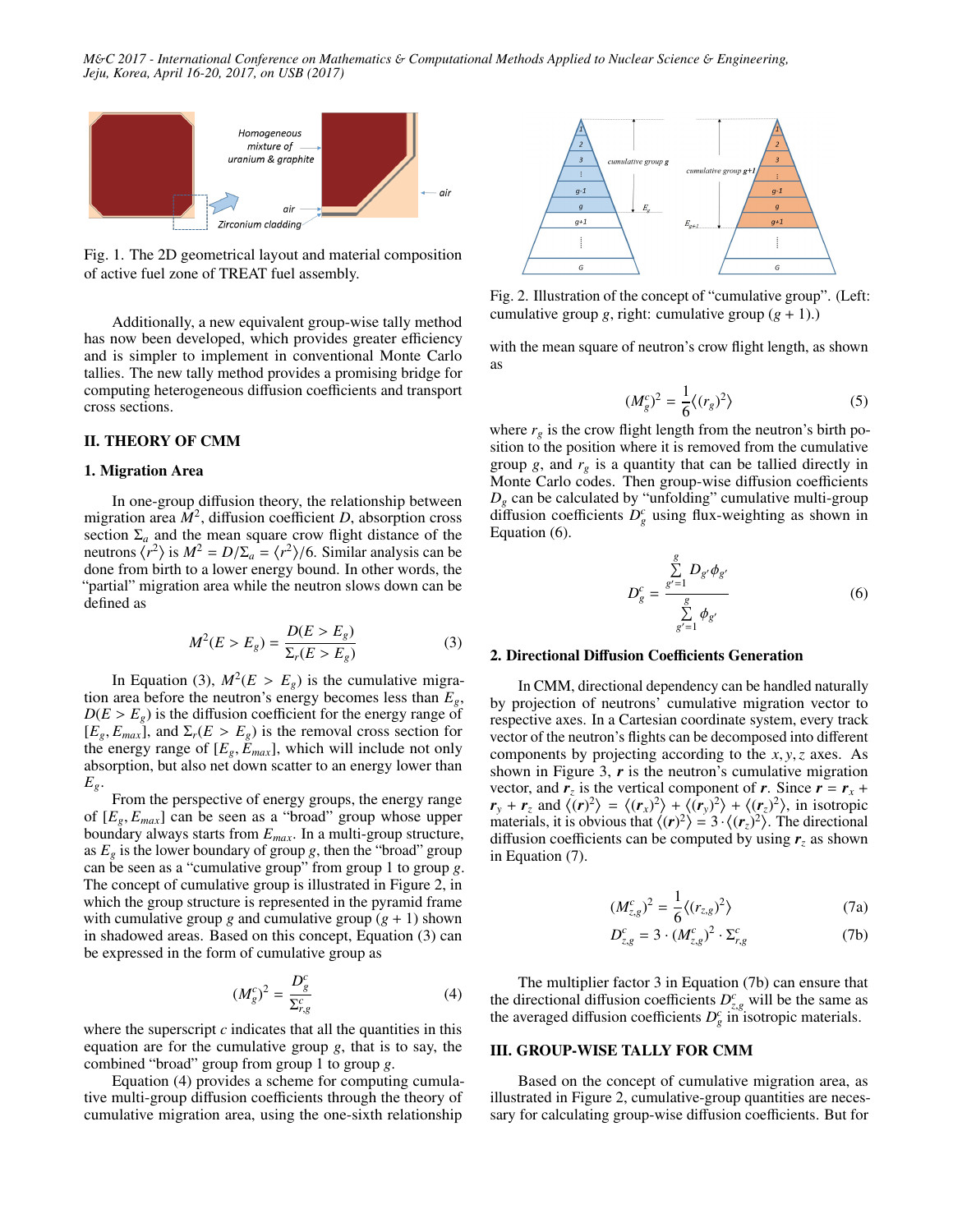

Fig. 3. Illustration of directional projection of cumulative migration vector.

the implementation in general Monte Carlo codes, it is not natural to tally cumulative-group quantities. In this paper, a new group-wise tally scheme is proposed to replace the previous way of directly tallying cumulative-group quantities in Monte Carlo codes.

According to Equation (5), cumulative-group migration area  $(M_g^c)^2$  is defined as one sixth of the average of  $(r_g)^2$ , the square crow flight distance. The two positions related to  $r_g$ forms the cumulative migration vector  $r_g$ , starting from the position where the neutron is born to the position where it is removed from cumulative group *g*. On the other hand, the "group-wise migration vector" can be represented by  $l_g$ , starting from the position where the neutron's energy falls in group *g* to the position where it is removed from group *g*.

An illustration of the cumulative migration vectors and group-wise migration vectors is shown in Figure 4. On the left side of this figure, a neutron born at spatial point *O* (source origin) is depicted to undergo a series of scattering reactions and finally gets absorbed at point *C*. When this neutron is emitted (at the origin  $O$ ), the neutron's energy belongs to group 1 in a given multi-group energy structure. As the neutron travels in the space, its energy varies as scattering reactions occur. In the scenario of the neutron in Figure 4, at point *A*, a down-scatter reaction slows down the neutron so that its energy after the reaction belongs to group 2. Similarly, at point *B*, the neutron's energy is changed from group 2 to group 3. Finally, after a few more scattering reactions (but the energy group is no longer changed), the neutron is absorbed at point *C*.

The right part in Figure 4 shows the "evolutionary history" of the neutron's energy versus the reaction sequence in time. For the purpose of illustration, the whole energy range is divided into 5 groups, with the darkest background color representing the group of the highest energy and the lightest color representing the group of lowest energy. The bright yellow line represents the neutron's energy corresponding to separate flights between each successive reactions as shown on the left part.

From the neutron's spatial and energetic variation record

in Figure 4, for the first group, it is obvious that the cumulativegroup migration vector and "group-wise migration vector" are group migration vector and<br>the same, i.e.,  $r_1 = l_1 = \overrightarrow{OA}$ .

For group 2 and group 3, the cumulative-group migration vector  $r_g$  can be decomposed into two components, as

$$
r_g = r_{g-1} + l_g \tag{8}
$$

Thus for square crow flight distance, it's straightforward to employ vector math to obtain

$$
(\mathbf{r}_g)^2 = (\mathbf{r}_{g-1})^2 + (\mathbf{l}_g)^2 + 2 \cdot \mathbf{r}_{g-1} \cdot \mathbf{l}_g \tag{9}
$$

In this case the neutron's energy group variations happened in two consecutive groups, i.e., from group 1 to group 2 and from group 2 to group 3. More generally, if the neutron is in group *gp* (previous group) before a scattering reaction and group *g* afterwards, the geometrical relationships in Equation (8) and (9) will become

$$
r_g = r_{gp} + l_g \tag{10a}
$$

$$
(\mathbf{r}_g)^2 = (\mathbf{r}_{gp})^2 + (\mathbf{l}_g)^2 + 2 \cdot \mathbf{r}_{gp} \cdot \mathbf{l}_g \tag{10b}
$$

The  $(r_g)^2$  and  $(r_{gp})^2$  in Equation (10b) are just the values used to compute the cumulative-group migration area  $(M_g^c)^2$ . In this way, starting from group 1, in which the cumulative group tally is the same as group-wise tally,  $(r_g)^2$  of all groups can be computed by a recursive process. In Equation (10b), the first term on the right hand side can be obtained recursively from previous groups. The second term and the third term can be computed using the information of the neutrons' positions, which can both be obtained through conventional group-wise tallies.

In this way, CMM can be implemented in a pure groupwise tally scheme and this removes the need for tallying cumulative-group tallies. The new group-wise tally scheme is equivalent to the cumulative-group tally but with higher efficiency. Additionally, the group-wise tally is more "natural" with conventional Monte Carlo tally systems.

#### 1. Group-wise Tally Scheme

The new scheme using group-wise tallies is shown in the flowchart of Figure 5. The flowchart presents the tally scheme for one reaction of the tracked neutron. It is assumed that the neutron's energy group evolution history is (group *gp*)  $\rightarrow$  (group *g*)  $\rightarrow$  (group *gn*): before the reaction the neutron's energy is in group *g*, and after the reaction it's in group *gn* (new group). In addition, before the neutron enters group *g*, it was in group *gp* (previous group). Although the reaction only has a direct impact on group *g* and *gn*, the tally for this reaction will contribute to the migration area of group *g*. For instance, if this is a down-scatter case  $(gn > g)$ , the neutron's energy has left cumulative group *g*, but not cumulative group *gn*. Thus the tally will need the information of group *g* and the previous group before it enters group *g*, i.e., group *gp*. For the special case of a neutron being born in group g (no previous group), the cumulative-group migration vector  $r_{gp}$  will be a zero vector thus the tally scheme is still general.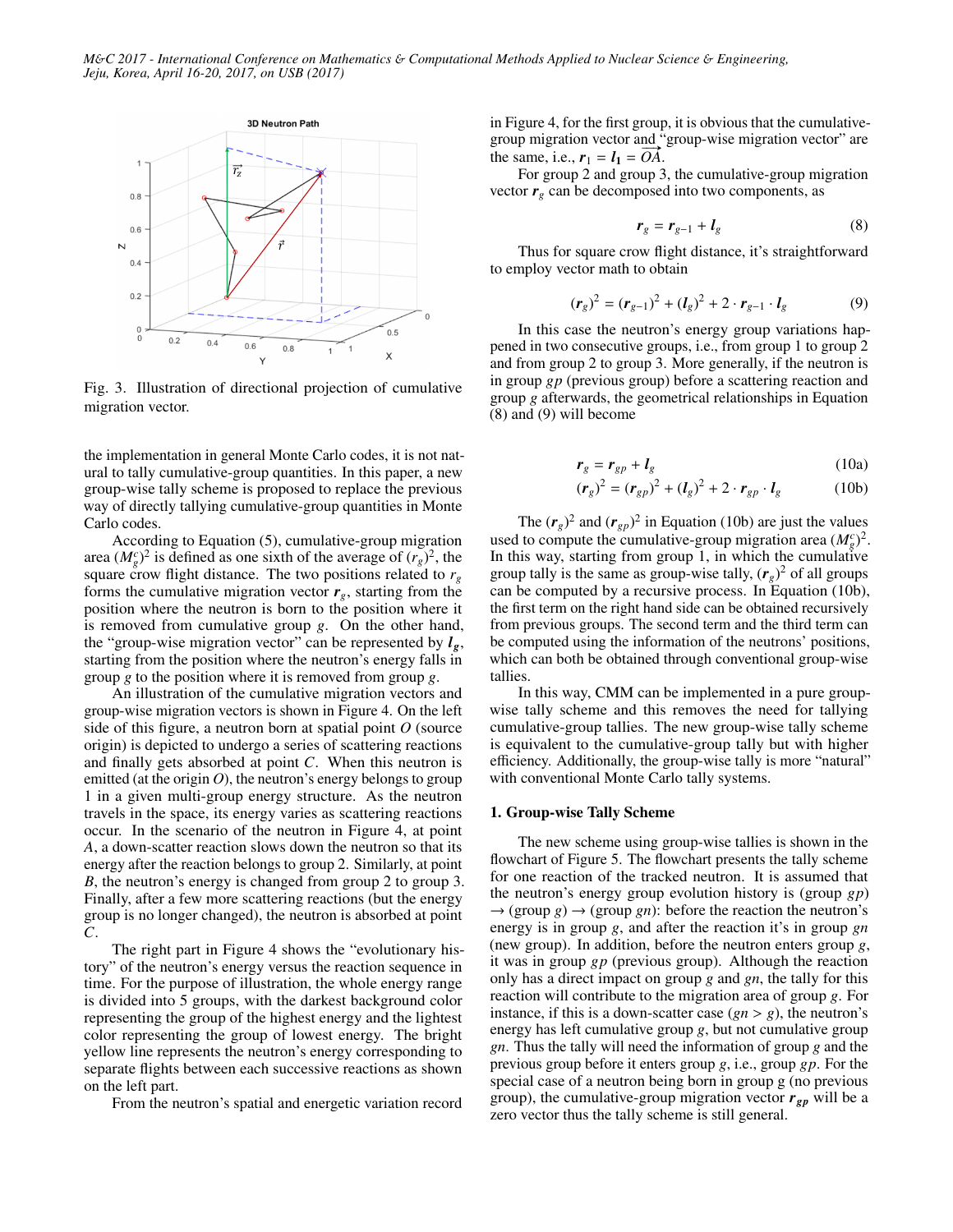

Fig. 4. Spatial and energetic illustration of an example of a neutron undergoing a series of scattering reactions and finally absorbed. *On the left*: flight tracks of the neutron (in black dashed line), cumulative-group migration vectors (in red) and group-wise migration vectors (in green); *On the right*: corresponding energy transitions during the neutron's traveling history (shown in yellow line).

In the flowchart,  $T_g$  is designated as the variable for storing the summation of all neutron's group-wise tallies in group g needed for computing cumulative migration area. For downscatter and absorption reactions, only one tally in group g needs to be made. For up-scatter reactions, it will be more complicated to maintain the equivalence to cumulative migration area tallies, which will be further explained in following examples.

Using this group-wise tally scheme, all tallies needed for calculating migration area and diffusion coefficients are done group-wise. The spatial and energy information needed to complete the tallies are only related to group *g* (including group *gp* and *gn*). Compared with the cumulative-group tally scheme in the previous paper [6], the group-wise Monte Carlo tallies can entirely replace the cumulative ones and significantly simplifies implementation.

## 2. Calculation After Tallies

As in general Monte Carlo simulations, the statistical average of these tallied quantities can be computed after repeating the tally process for a large number of neutrons. As explained in the example neutron of Figure 4, for group 1, the cumulative-group migration vector and "group-wise migration vector" are the same, thus the average of  $(r_1)^2$  can be computed as

$$
\langle (r_1)^2 \rangle = \frac{T_1}{N_1^C} \tag{11}
$$

in which  $N_1^C$  is the net number of neutrons removed from cumulative group 1, which is just equal to the number of neutrons born in group 1.

For all subsequent groups, the average of  $(r_g)^2$  can be recursively computed as

$$
\langle (r_g)^2 \rangle = \langle (r_{g-1})^2 \rangle \cdot \frac{N_{g-1}^C}{N_g^C} + \frac{T_g}{N_g^C} \tag{12}
$$

in which  $N_g^C$  is the net number of neutrons removed from cumulative group *g* and it can be computed by accumulating the number of neutrons born in each group.

#### 3. Tally Examples for Scatter Reactions

To better illustrate the scheme in Figure 5, the tally processes for two example neutrons are shown and explained in this section. Both neutrons have tracks similar to the one in Figure 4, but with different energy group transition histories. The energy group transition of the neutron in Figure 4 is  $(group 1) \rightarrow (group 2) \rightarrow (group 3)$ , but for these two example neutrons they are  $(group 1) \rightarrow (group 3) \rightarrow (group 4)$ and  $(group 1) \rightarrow (group 5) \rightarrow (group 3)$ , as shown in Figure 6. For simplicity, it's further assumed that both example neutrons have energy groups changed by scattering reactions at spatial points A and B, and are finally absorbed at C.

The first example neutron undergoes a series of pure down-scatter reactions, and the cumulative-group tally (as described in the previous paper on CMM [6]) and group-wise tally process are listed side-by-side in Table I. The only difference between this example neutron and the one in Figure 4 is that in the scenario of the neutron in Figure 4, the neutron's energy group variations both happened in two consecutive groups, while in Figure 6 the variations are not always in consecutive groups and can "jump over" groups (such as the transition of (group 1)  $\rightarrow$  (group 3)).

As shown in the table, using the recursive relationship in Equation (12), group 2 gets the information tallied from group 1, which eliminates the redundancy in the cumulative-group tally. In addition, the recursive relationship actually enables all lower groups to "inherit" the information from group 1.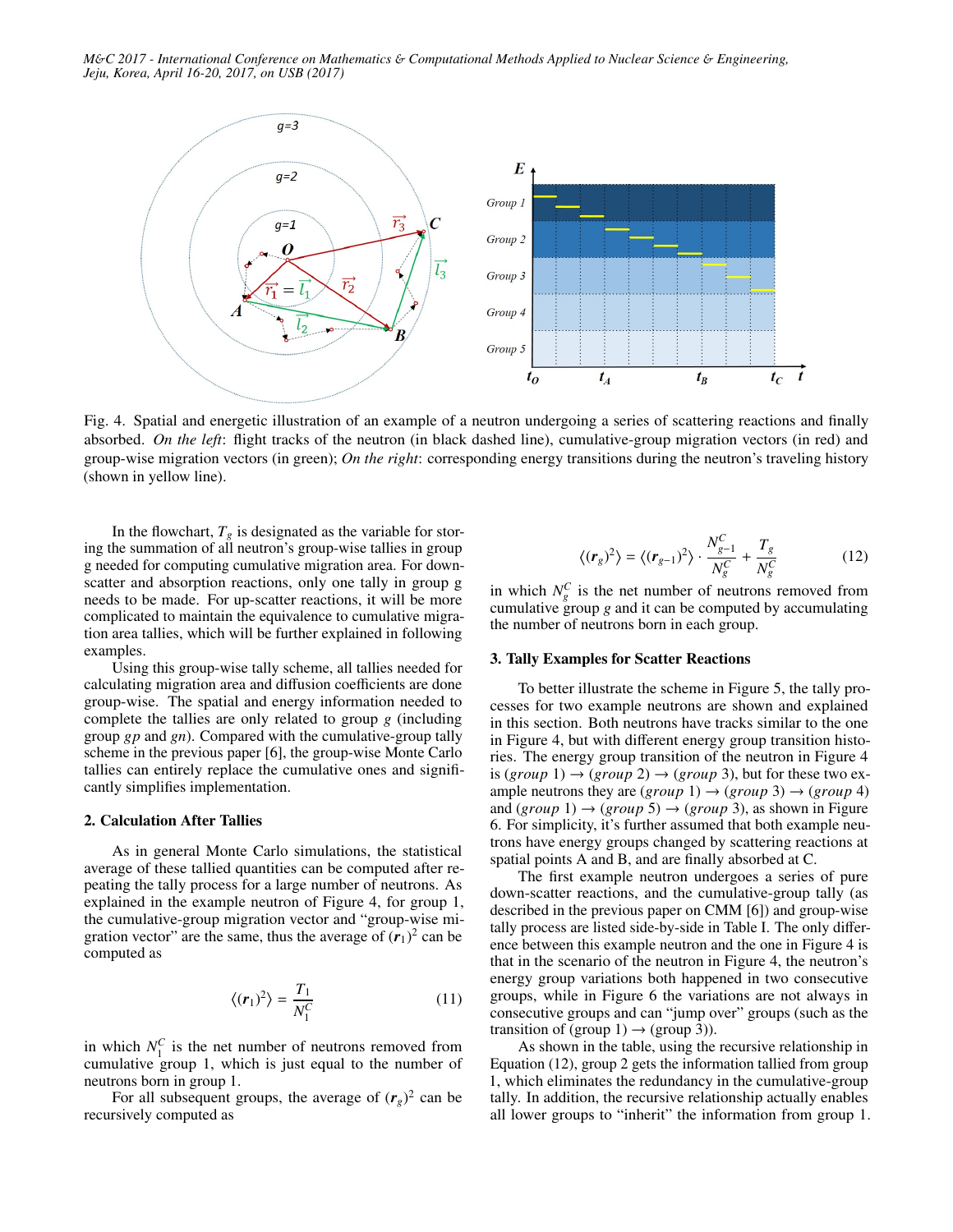

Fig. 5. Flowchart for the group-wise tally scheme using Cumulative Migration Method. It's assumed that the neutron's energy group evolution history is  $(\text{group } gp) \rightarrow (\text{group } g)$ . Gefore the reaction the neutron's energy is in group *g*, and after the reaction it's in group *gn*. In addition, before the neutron enters group *g*, it's in group *gp*.



Fig. 6. The "evolutionary histories" of two example neutrons' energy versus reaction sequence. Both example neutrons have energy groups changed by scattering reactions at point A and B, and are finally absorbed at C. The energy group transitions are  $(group\ 1) \rightarrow (group\ 3) \rightarrow (group\ 4)$  and  $(group\ 1) \rightarrow (group\ 5) \rightarrow (group\ 3)$ , respectively.

Thus at point A, there is a tally of  $\overrightarrow{OA}^2$  recorded in group 3. Combined with the tally of  $\overrightarrow{AB}$  + 2 ·  $\overrightarrow{OA}$  ·  $\overrightarrow{AB}$ ) at point B, it becomes  $\overrightarrow{OA}^2 + (\overrightarrow{AB}^2 + 2 \cdot \overrightarrow{OA} \cdot \overrightarrow{AB}) = \overrightarrow{OB}^2$ , which is the same as  $(M_3^C)^2$  (the cumulative group tally in group 3) as shown on the left part of the table.

For the second example neutron, up-scatter reactions are shown in the rise of yellow line in the rightmost illustration in Figure 6. The cumulative-group and group-wise tally are also listed side-by-side in Table II.

As in the pure down-scatter case, the recursive relationship enables all lower groups to "inherit" tally information from higher groups, so all lower groups have implicitly recorded the tally of  $\overline{OA}^2$  at point A, including group 5. Then for the up-scatter reaction, from which the neutron's energy is increased from group 5 to group 3, in addition to the tally of  $(\overrightarrow{AB}^2 + 2 \cdot \overrightarrow{OA} \cdot \overrightarrow{AB})$  (as done for down-scatter reactions), another adjustment must be made to agree with the cumulative-group tally. As shown in the table, the dif-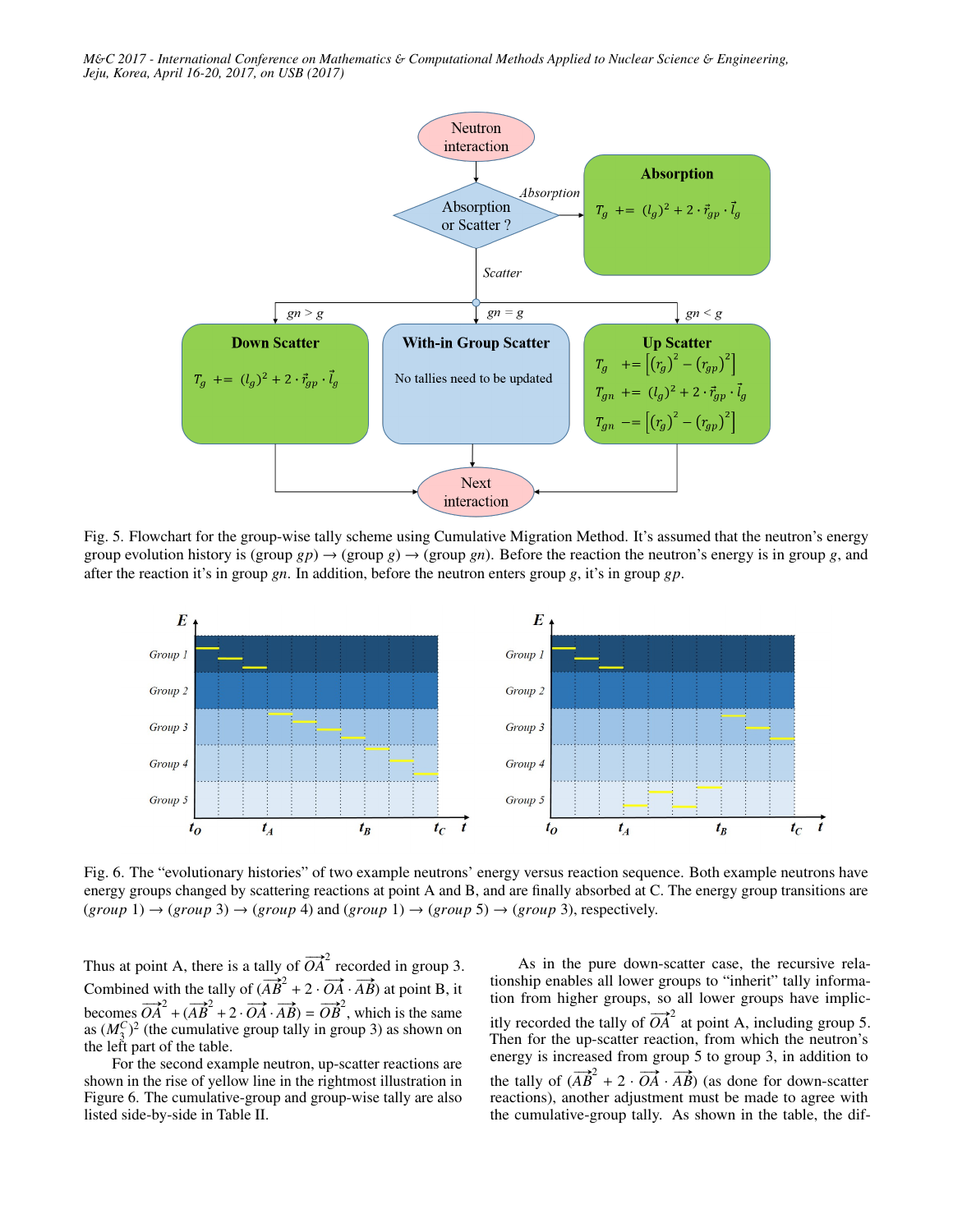TABLE I. The cumulative-group and group-wise tallies for the first example neutron, which undergoes a series of pure downscatter reactions with the energy group transition history of  $(group 1) \rightarrow (group 3) \rightarrow (group 4)$ . (The neutron's energy group is changed by scattering reactions which happened at point A and B, and it's finally absorbed at C.)

| Cumulative-group Tally |                   |       |                          |                          |         | Group-wise Tally |                                                                   |                                                                                     |  |
|------------------------|-------------------|-------|--------------------------|--------------------------|---------|------------------|-------------------------------------------------------------------|-------------------------------------------------------------------------------------|--|
| Group                  |                   | at A  | at B                     | at C                     |         | at A             | at B                                                              | at C                                                                                |  |
|                        | $(M_1^C)^2$       |       |                          |                          |         |                  |                                                                   |                                                                                     |  |
| 2                      | $(M_{2}^{C})^{2}$ | $+OA$ |                          |                          | $T_2$   |                  |                                                                   |                                                                                     |  |
|                        | $(M_3^C)^2$       |       | $+\overrightarrow{OB}^2$ |                          | $T_3$   |                  | $+ (AB2 + 2 \cdot \overrightarrow{OA} \cdot \overrightarrow{AB})$ |                                                                                     |  |
|                        | $(M_4^C)^2$       |       |                          | $+\overrightarrow{OC}^2$ | $T_{4}$ |                  |                                                                   | $+ (\overrightarrow{BC}^2 + 2 \cdot \overrightarrow{OB} \cdot \overrightarrow{BC})$ |  |
|                        | $(M_{5}^{C})^{2}$ |       |                          |                          | $T_{5}$ |                  |                                                                   |                                                                                     |  |

ference of  $\overrightarrow{OB}^2$  and  $\overrightarrow{OA}^2$  must be added to group 5 and subtracted from group 3. It makes more sense when incorporating the absorption reaction at point C, which has a total tally of  $(\overrightarrow{OA}^2 - \overrightarrow{OB}^2 + \overrightarrow{OC}^2)$  for group 3 in cumulative-group tally. In group-wise tally for group 3, the "inherited" tally from group group-wise taily for group 3, the "inherited" taily from group<br>1,  $\overrightarrow{OA}$ , is finally converted into  $\overrightarrow{OC}$ ) by the geometrical rela-<br>tions:  $\overrightarrow{OA}^2 + (\overrightarrow{AB}^2 + 2 \cdot \overrightarrow{OA} \cdot \overrightarrow{AB}) + (\overrightarrow{BC}^2 + 2 \cdot \overrightarrow{OB} \cdot \overrightarrow{BC}) = \overrightarrow{OC}^2$ . tions: *OA* +  $(AB + 2 \cdot OA \cdot AB) + (BC + 2 \cdot OB \cdot BC) = OC$ .<br>So the subtracted term of  $(\overrightarrow{OB} - \overrightarrow{OA}^2)$  balances the nongeometrical but physical tallies in the cumulative-group tally.

The group-wise tally scheme for CMM has been implemented and tested in a prototype Monte Carlo code. As explained in this section, it is mathematically equivalent to the cumulative-group tally, thus duplication of results is omitted.

## IV. RESULTS AND ANALYSIS

A 3D Monte Carlo simulation is carried out using OpenMC for a simplified model of the TREAT fuel assembly. In the 3D model, on the horizontal plane (*x* and *y* directions) reflective boundary conditions are employed, and axially (*z* direction) it consists of the top reflector of 64 cm, the fuel region of 120 cm and bottom reflector of 60 cm, as shown in Figure 7. Vacuum boundary conditions are employed outside of the top and bottom reflectors in the axial direction.

In addition, the eigenvalue as well as flux distribution for the same problem are computed by a 1D 11-group homogenized diffusion calculation. The 11-group diffusion coefficients and cross sections are tallied and computed using OpenMC for the fuel and reflector separately, each with the actual configuration in 2D horizontal plane and infinite in axial direction, as traditionally done for PWR fuel assemblies. Using the 3D Monte Carlo results as a reference, it is compared with the 1D 11-group diffusion results with diffusion coefficients generated by four different approaches. The four approaches include:

- $D_{gs}^{gs}$ : Out-scatter approximation for computing  $\Sigma_{tr,g}^{os}$ , then  $D_{gs}^{gs}$  1/3 $\nabla_{gs}^{os}$  $D_g^{\delta s} = 1/3 \Sigma_{tr,g}^{os}$ .
- $D_g^{as}$ : Asymptotic out-scatter approximation for comput- $\lim_{s \to s} \sum_{t, g}^{as} f(t, s) = 1/3 \sum_{t, g}^{as}$ .
- $D_g^{CMM}$  : CMM method for tallying cumulative migration area  $(M_g^c)^2$  using OpenMC, then computing  $D_g^c$  and  $D_g$ .



Fig. 7. The axial layout of the simplified TREAT fuel assembly model.

•  $D_{z,g}^{CMM}$ : CMM method for tallying directional cumulative<br>migration area  $(M^c)^2$  using OpenMC, then computing migration area  $(M_{z,g}^c)^2$  using OpenMC, then computing  $D^c$  and D  $D_{z,g}^c$  and  $D_{z,g}$ .

The results of the eigenvalue for this problem are listed and compared in Table III. Compared to the 3D OpenMC results,  $k_{eff}$  from the diffusion calculation with diffusion coefficients from CMM produce much more accurate results than those from out-scatter approximations. The accuracy of flux distribution is also improved with CMM by reducing the max relative error of roughly 6% with out-scatter approximations to about 2% with CMM. The accuracy of group-wise flux distribution is improved in both the fuel region and the reflector region.

Comparison of the 11-group diffusion coefficients computed by different methods is shown in Table IV with the energy group structure. It is obvious that the diffusion coefficients of group 1 and group 2 generated by CMM are larger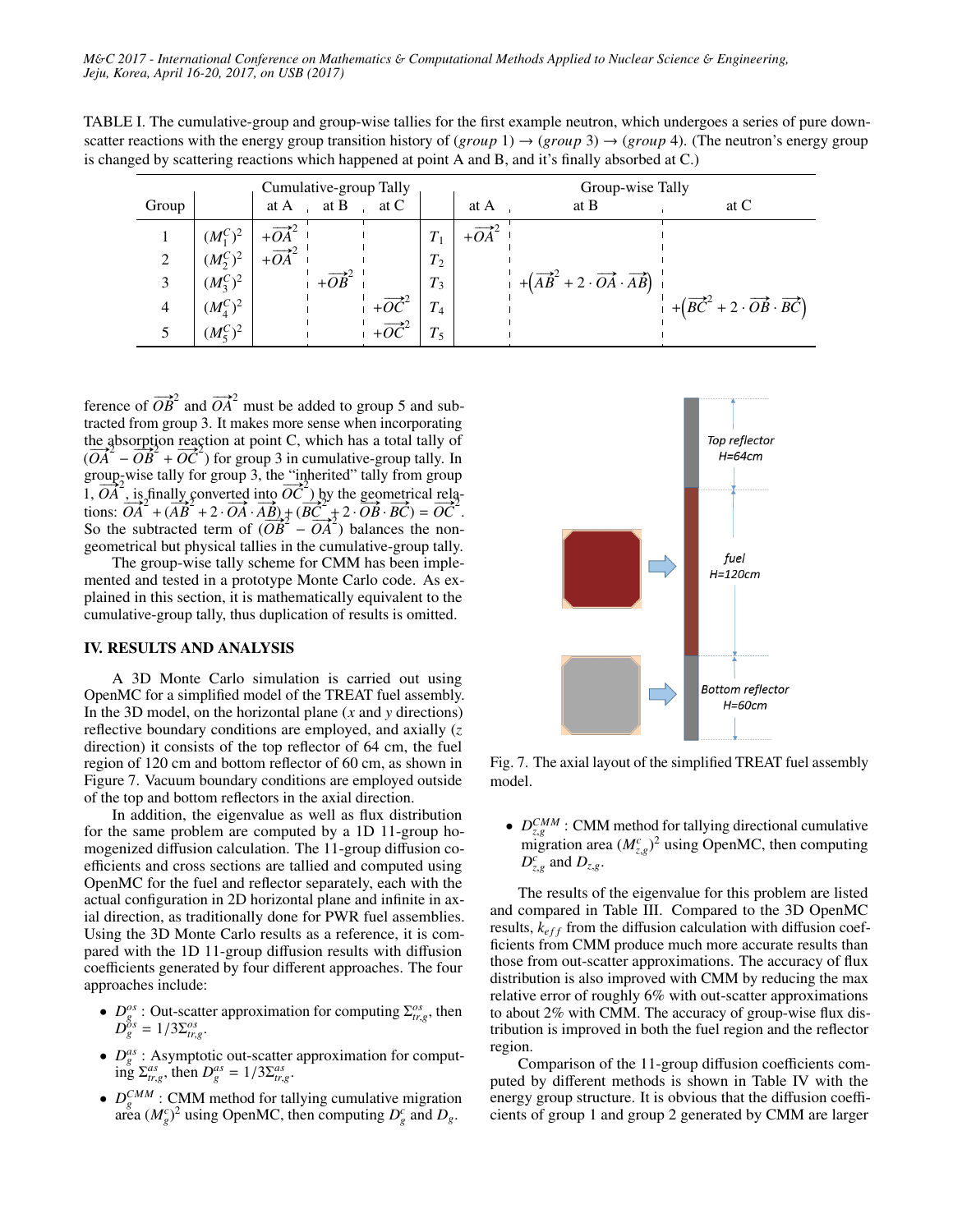TABLE II. The cumulative-group and group-wise tallies for the second example neutron, which undergoes a series of both down-scatter and up-scatter reactions with the energy group transition history of (*group* 1) → (*group* 5) → (*group* 3). (The neutron's energy group is changed by scattering reactions which happened at point A and B, and it's finally absorbed at C.)

| Cumulative-group Tally |                      |                                                                                                                                                                                                                                                                                                             |                          |       | Group-wise Tally |                                                                                                                                                                                                                                       |      |  |
|------------------------|----------------------|-------------------------------------------------------------------------------------------------------------------------------------------------------------------------------------------------------------------------------------------------------------------------------------------------------------|--------------------------|-------|------------------|---------------------------------------------------------------------------------------------------------------------------------------------------------------------------------------------------------------------------------------|------|--|
| Group                  |                      | at $A$<br>at B                                                                                                                                                                                                                                                                                              | at C                     |       | at A             | at B                                                                                                                                                                                                                                  | at C |  |
|                        | $(M_1^C)^2$          |                                                                                                                                                                                                                                                                                                             |                          |       |                  |                                                                                                                                                                                                                                       |      |  |
|                        | $(M_2^C)^2$          |                                                                                                                                                                                                                                                                                                             |                          | $T_2$ |                  |                                                                                                                                                                                                                                       |      |  |
|                        | $(M_3^C)^2$          | $\begin{vmatrix} +\overrightarrow{OA} & -\overrightarrow{OB} & +\overrightarrow{OC}^2 \\ +\overrightarrow{OA}^2 & -\overrightarrow{OB}^2 & +\overrightarrow{OC}^2 \\ +\overrightarrow{OA}^2 & -\overrightarrow{OB}^2 & +\overrightarrow{OC}^2 \end{vmatrix} \begin{vmatrix} 12 \\ T_3 \\ T_4 \end{vmatrix}$ |                          |       |                  | $+\left(\overrightarrow{AB}^2+2\cdot\overrightarrow{OA}\cdot\overrightarrow{AB}\right)-\left(\overrightarrow{OB}^2-\overrightarrow{OA}^2\right)+\left(\overrightarrow{BC}^2+2\cdot\overrightarrow{OB}\cdot\overrightarrow{BC}\right)$ |      |  |
|                        | $(M_{4}^{C})^{2}$    |                                                                                                                                                                                                                                                                                                             |                          |       |                  |                                                                                                                                                                                                                                       |      |  |
|                        | $(M_{\epsilon}^C)^2$ |                                                                                                                                                                                                                                                                                                             | $+\overrightarrow{OC}^2$ |       |                  | $+(\overrightarrow{OB}^2 - \overrightarrow{OA}^2)$                                                                                                                                                                                    |      |  |

TABLE III. Comparison of eigenvalues computed by different approahes for the TREAT fuel assembly problem.

| Method                                                                                                            | $k_{eff}$                 | Difference  |
|-------------------------------------------------------------------------------------------------------------------|---------------------------|-------------|
| OpenMC                                                                                                            | $1.44399 \ (\pm 0.00006)$ | (reference) |
| Diffusion by $D_g^{\circ s}$                                                                                      | 1.45750                   | 0.01351     |
| Diffusion by $D_g^{\alpha s}$<br>Diffusion by $D_g^{\tilde{C}MM}$<br>Diffusion by $D_{\tilde{c},g}^{\tilde{C}MM}$ | 1.45680                   | 0.01281     |
|                                                                                                                   | 1.44738                   | 0.00339     |
|                                                                                                                   | 1.44413                   | 0.00014     |

than those of the out-scatter approximation, which impact the axial leakage. CMM improves the accuracy of the diffusion coefficients by better representing the anisotropic neutron transport of the problem.

TABLE IV. Comparison of 11-group diffusion coefficients computed by different methods. (The units of diffusion coefficients in this table are all *cm*.)

| Group $&$ Energy (MeV) |                             | $D_g^{os}$ | $D_g^{as}$ | $D^{CMM}$ | <i>CMM</i><br>z, g |
|------------------------|-----------------------------|------------|------------|-----------|--------------------|
| 1                      | $(3.329E00-2.000E+1)$       | 3.055      | 2.678      | 4.068     | 4.081              |
| 2                      | $(1.156E-1-3.329E00)$       | 1.531      | 1.498      | 1.748     | 1.773              |
| 3                      | $(3.481E-3-1.156E-1)$       | 0.969      | 1.008      | 1.010     | 1.039              |
| 4                      | $(1.327E-4-3.481E-3)$       | 0.944      | 0.993      | 0.991     | 1.020              |
| 5                      | $(8.100E-6-1.327E-4)$       | 0.942      | 0.990      | 0.987     | 1.014              |
| 6                      | $(6.250E-7-8.100E-6)$       | 0.942      | 0.989      | 0.985     | 1.011              |
| 7                      | $(2.096E - 7 - 6.250E - 7)$ | 0.927      | 0.983      | 0.970     | 0.997              |
| 8                      | $(7.650E-8-2.096E-7)$       | 0.906      | 0.973      | 0.951     | 0.980              |
| 9                      | $(4.730E-8-7.650E-8)$       | 0.877      | 0.956      | 0.923     | 0.951              |
| 10                     | $(2.001E-8-4.730E-8)$       | 0.836      | 0.928      | 0.879     | 0.908              |
| 11                     | $(0.000E00-2.001E-8)$       | 0.697      | 0.814      | 0.749     | 0.777              |

# V. CONCLUSIONS

The Cumulative Migration Method (CMM) overcomes shortcomings in various approximation methods for computing multi-group diffusion coefficients and transport cross sections. Based on the theory of cumulative migration area and its relationship with diffusion coefficients, CMM is further developed to compute directional diffusion coefficients in a natural approach. The 11-group diffusion calculations for a simplified TREAT fuel assembly model showed that the results for both eigenvalue and flux distribution can be more accurate using the directional diffusion coefficients computed by CMM.

The new group-wise tally is equivalent to cumulativegroup tally and it produces identical results, with the added benefit of simplifying the tally edits needed in the previous cumulative-group implementation for Monte Carlo codes.

Moreover, the new group-wise tally method for cumulative migration area is also a promising bridge to computing heterogeneous diffusion coefficients and transport cross sections.

### VI. ACKNOWLEDGMENTS

This research is being performed using funding received from the DOE Office of Nuclear Energy's Nuclear Energy University Programs (contract number: DE-NE0008578). This work is also partially funded by the Idaho National Labora-- tory under Contract No. DE-AC07-05ID14517 with the US Department of Energy.

# REFERENCES

- 1. T. NEWTON and J. HUTTON, "The next generation WIMS lattice code: WIMS9," *Proceedings of New Frontiers of Nuclear Technology, PHYSOR*, pp. 7–10 (2002).
- 2. H. HURIA, Y. CHAO, M. KICHTY, T. DOWNS, Y. SHATILLA, T. MORITA, and F. ADORJAN, "Theory and methodology of Westinghouse PHOENIX-H/ANC-H for hexagonal PWR cores," *Transactions of the American Nuclear Society*, 71, *CONF-941102–* (1994).
- 3. G. MARLEAU, R. ROY, and A. HÉBERT, "DRAGON: a collision probability transport code for cell and supercell calculations," *Report IGE-157, Institut de génie*

*nucléaire, École Polytechnique de Montréal, Montréal, Québec* (1994).

4. E. A. VILLARINO, R. J. STAMM'LER, A. A. FERRI, and J. J. CASAL, "HELIOS: angularly dependent col-